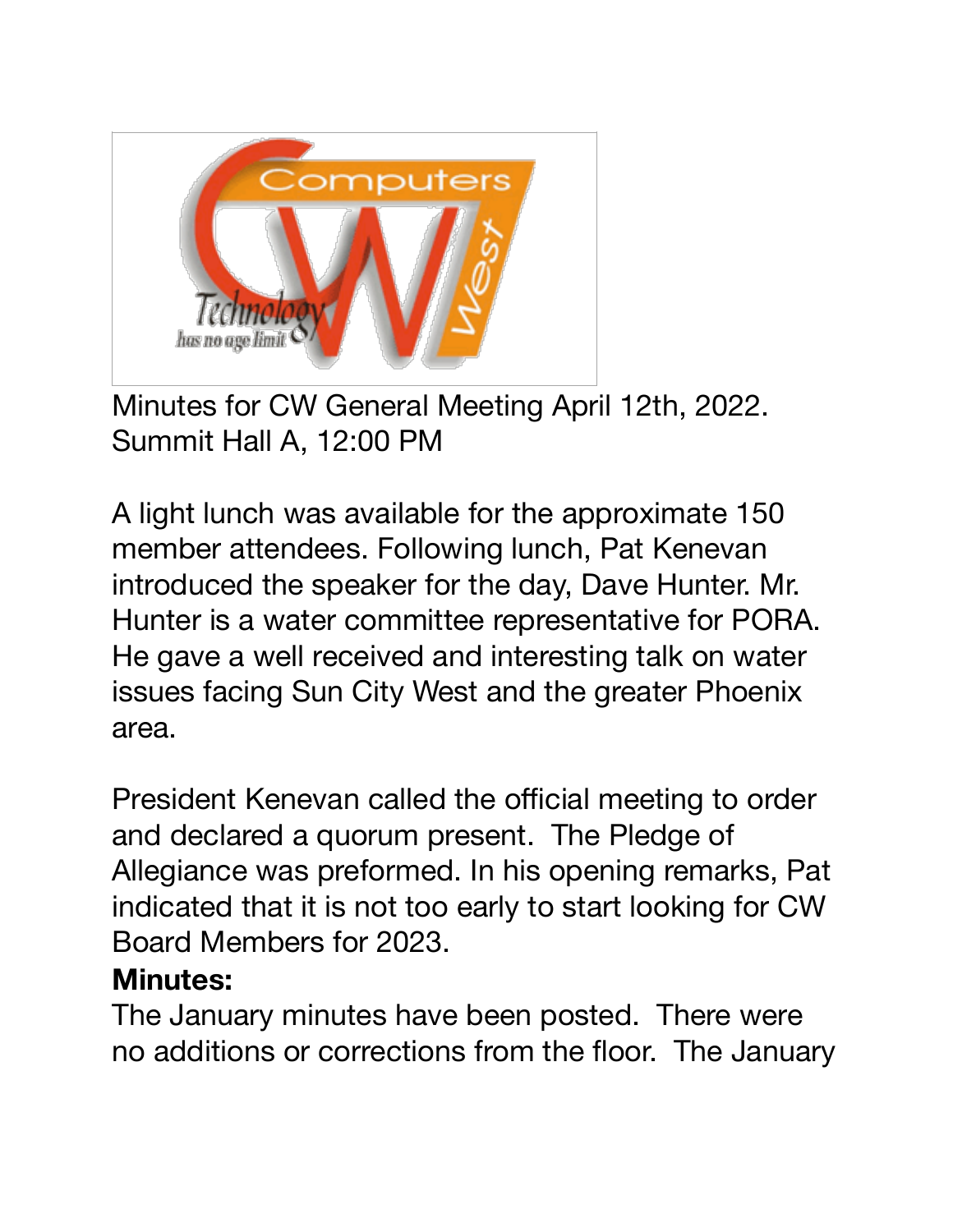minutes were moved, seconded and passed by voice vote from the floor.

## **Reports:**

Treasurer: Sue Vasconcellos PC: \$63,947. 52, Mac: \$23,158.01, CW \$1057.87 Total in bank: \$88,163.40 Transition from past treasurer Karen Flores to Sue Vasconcellos is going well Monitoring: No report, but ongoing need for monitors. No monitors-No open club. Membership: Eva Weisberg: PC 535, Mac 282, but about 120 are in both clubs so the total membership in CW is about 697. It changes slightly month to month. MacsWest: No report PC: Bob Gasner, Report in PC meeting following the

General Meeting

## **Old Business:**

The CW Board is proposing a single dues for CW of \$20 for 2023. Dues will be collectable starting in September for the remainder of 2022 and all of 2023. A single dues is to indicate the importance of ONE club. CW members will be able to attend any activity presented by either the PC platform group or MacsWest platform group.